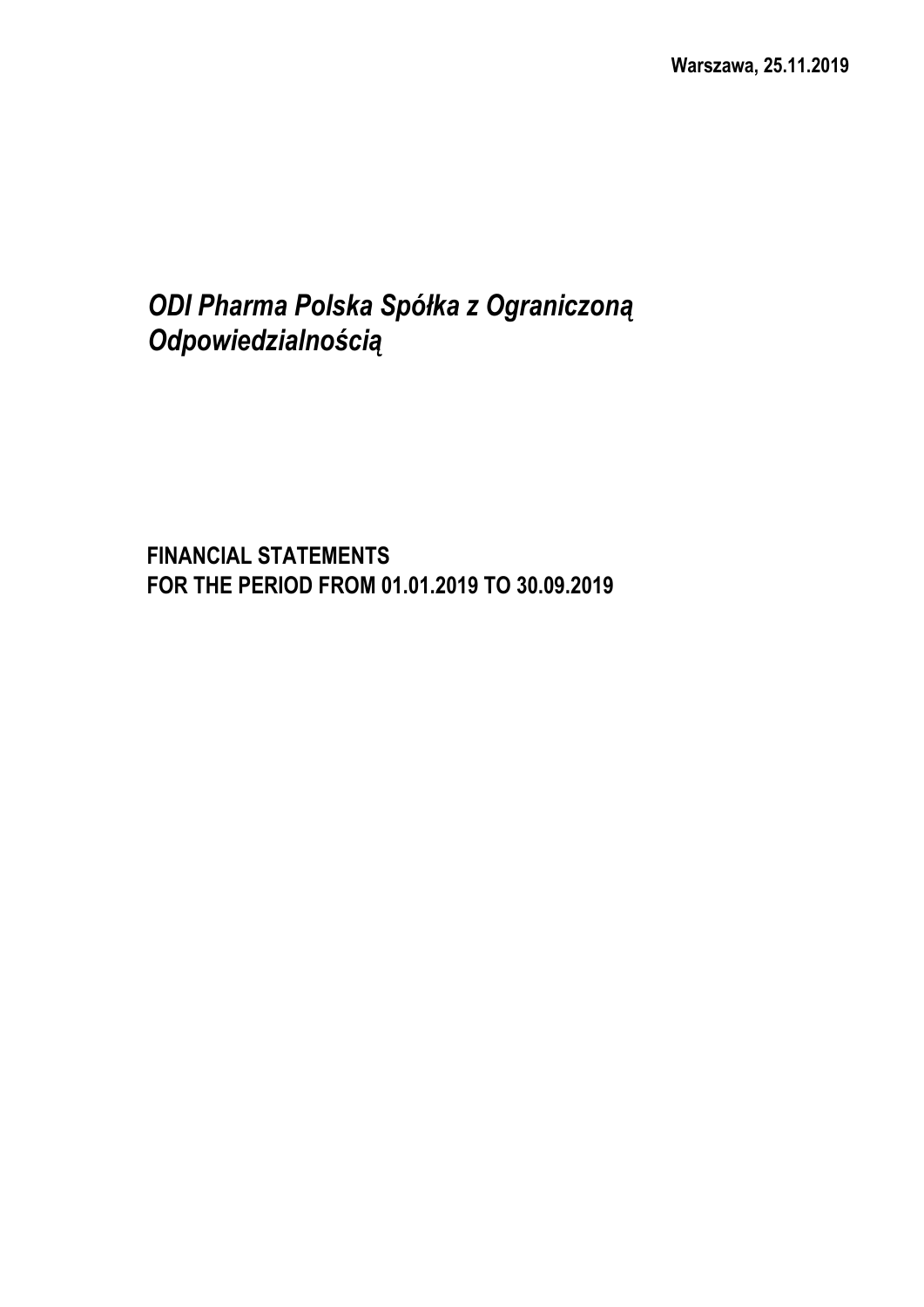In accordance to article 52 of the Accounting Act of 29 September 1994 (Journal of Laws of 2019, No. 351 with further amendments – hereinafter referred to as 'the Accounting Act') the Management Board of ODI Pharma Polska Spółka z Ograniczoną Odpowiedzialnością presents its Financial Statements as of 30.09.2019, that consists of:

- 1. Introduction
- 2. Balance Sheet at 30.09.2019 showing a total of assets and total of liabilities and funds of PLN 103 815,78.
- 3. Profit and Loss Statement for period from 01.01.2019 to 30.09.2019, showing a net profit of PLN 60 593,36.
- 4. Additional Information and Explanations

Financial Statements have been prepared in accordance with the Accounting Act and give a true and fair view of the financial position of the Company and of the financial result.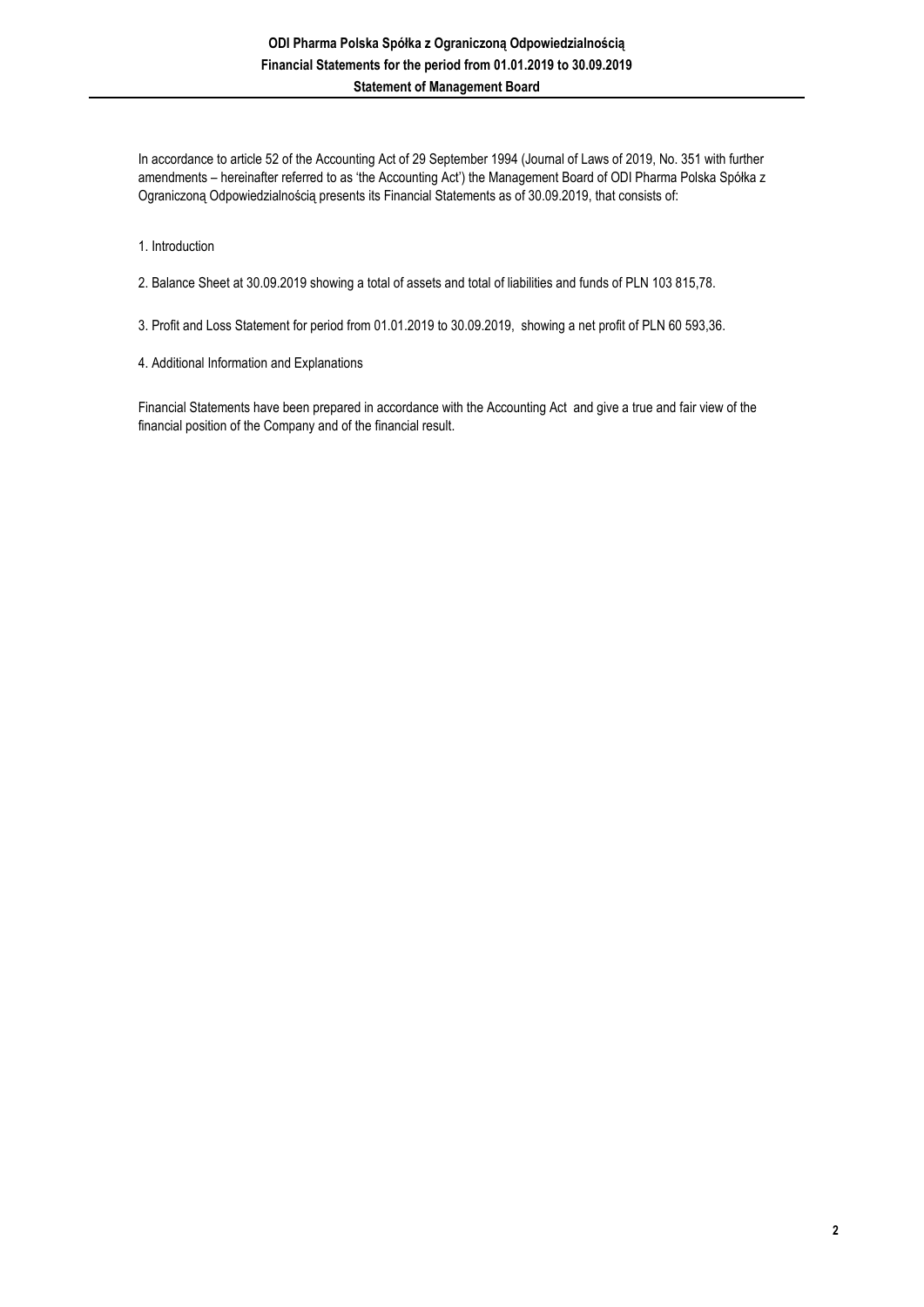#### **1. GENERAL INFORMATION**

ODI Pharma Polska Spółka z Ograniczoną Odpowiedzialnością (hereinafter referred to as the Company) was entered into National Court Register on 26.04.2018, Entry No. KRS 0000729774. The Company has been granted with statistical number REGON 380070865 and tax identification number NIP 5272850548.

The registered seat of the Company is located in Warszawa at ul. Towarowa 28 street, 00-839.

The scope of the Company's business activities includes:

- Production of medicines and other pharmaceutical products
- Wholesale of pharmaceutical and medical products
- Retail sale of pharmaceutical products in specialized stores
- Other professional, scientific and technical activities not elsewhere classified
- Other financial service activities, except insurance and pension funding
- Wholesale of food, beverages and tobacco
- Manufacture of other food products nec
- Non-specialized wholesale trade services of food, beverages and tobacco
- Production of cosmetics and toilet products
- Activities related to the organization of fairs, exhibitions and congresses

The Company has been established for the indefinite period of time.

Presented financial statements were prepared for the period from 01.01.2019 do 30.09.2019.

#### **2. GOING CONCERN ASSUMPTION**

The financial statements of the Company have been prepared on the basis that the Company will be a going concern during a period of at least 12 months from the balance sheet date, i.e. 30.09.2019. As at the date of signing the financial statements, the Company's Management Board is not aware of any facts or circumstances that would indicate a threat to the Company's continued activity in the period of at least 12 months following the balance sheet date due to an intended or compulsory withdrawal from or a significant limitation in its activities.

#### **3. BUSINESS COMBINATIONS**

The Company did not combine with any other business entity during the period covered by these financial statements and the previous year.

#### **4. ACCOUNTING POLICIES**

*4.1. Format and basis of preparing financial statements*

> The financial statements were prepared in accordance with the provisions of the Accounting Act dated 29 September 1994 (consolidated text: Journal of Laws of 2019, No. 351 with further amendments – hereinafter referred to as 'the Accounting Act').

The financial statements were prepared under the historical cost convention.

The profit and loss account was prepared using the "expense by type" method.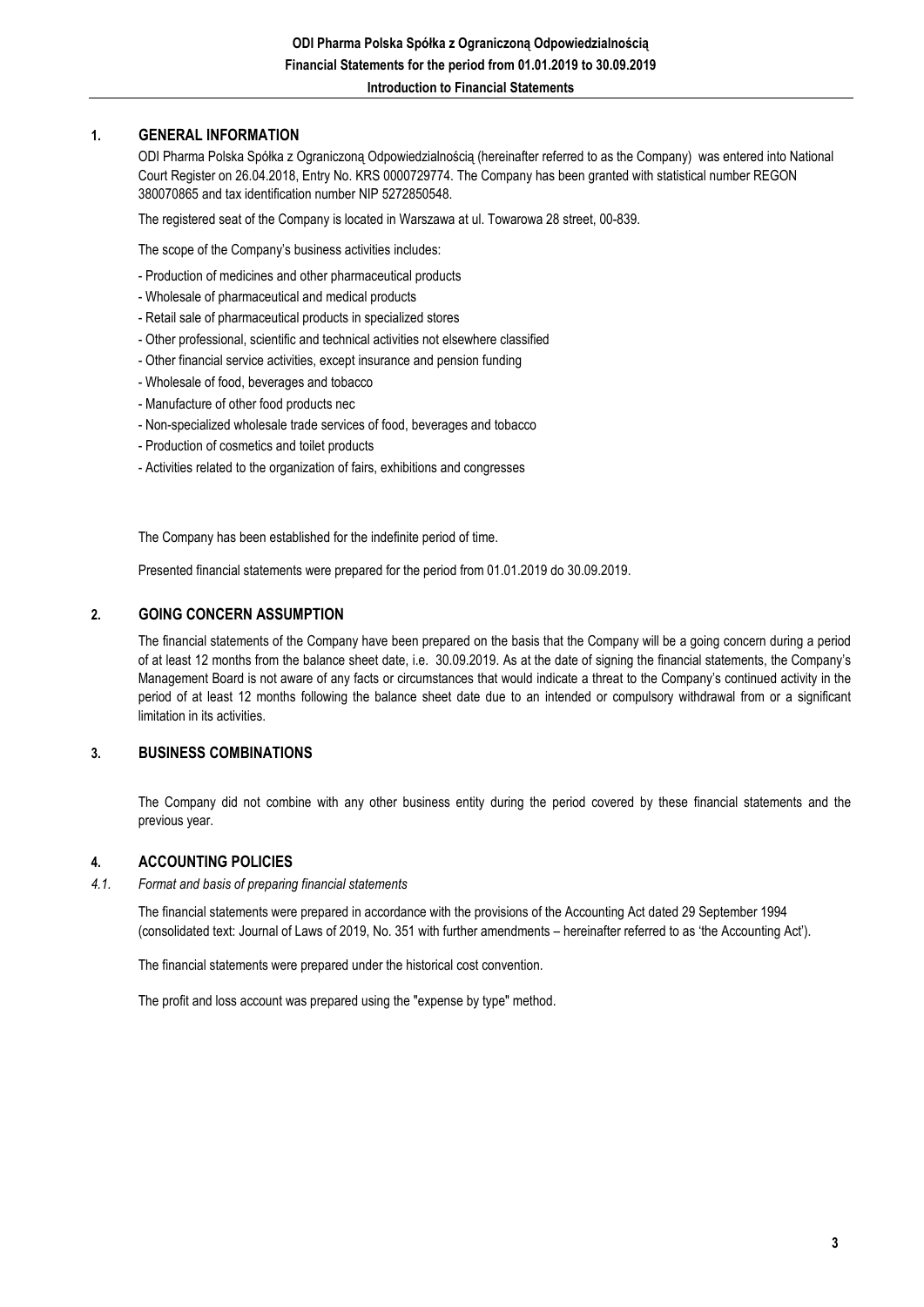#### *4.5. Short- and long-term receivables*

Trade receivables are stated at the amount due, less an allowance (a write-down) for any doubtful and uncollectable amounts.

The value of receivables is adjusted by appropriate write-downs reflecting their recoverability. Write-downs against receivables are recorded under other operating expenses or finance costs, depending on the type of receivable.

The amounts of forgiven, statute-barred or bad debts reduce the amount of the write-downs that were previously recognised against the account.

The amounts of forgiven, statute-barred or bad debts for which no write-downs or only partial write-downs were made are recorded under other operating expenses or finance costs, as appropriate.

#### *4.7. Cash and cash equivalents*

Cash in hand and at bank is stated at nominal value.

*4.9. Share capital*

The issued share capital is recorded at the amount stated in the Company's Articles of Association and registered in the court register. Any differences between the fair value of the consideration obtained and the nominal value of shares are recorded under reserve capital. When the Company's own shares are re-acquired, the amount of consideration paid is reported in the balance sheet as treasury shares.

#### *4.10. Provisions*

Provisions are recognized when the Company has a present obligation (legal or constructive) as a result of a past event, such that an outflow of resources embodying economic benefits is certain or highly probable to be required to settle the obligation and a reliable estimate can be made of the amount of the obligation.

#### *4.14. Revenue recognition*

Revenue is recognized to the extent that it is probable that the Company will obtain economic benefits that can be reliably measured.

#### *4.15. Costs recognition*

Incurred costs are recorded in profit and loss account in order to relate them to the revenues of proper period.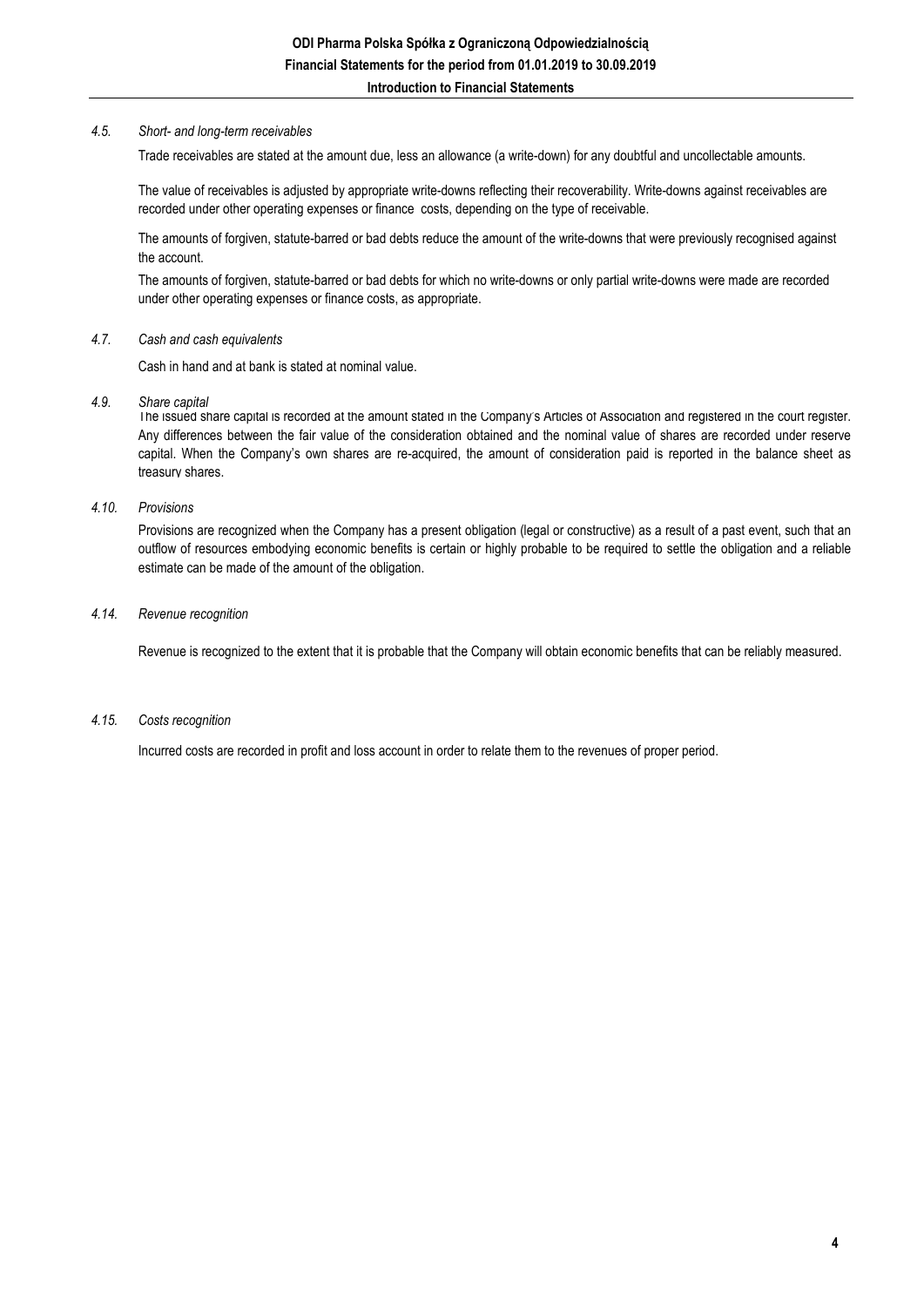#### **ODI Pharma Polska Spółka z Ograniczoną Odpowiedzialnością Financial Statements for the period from 01.01.2019 to 30.09.2019 Balance sheet as of 30.09.2019**

|    | <b>ASSETS (IN PLN)</b>                                                                                                        | <b>Note</b> | 30.09.2019                          | 31.12.2018                    |
|----|-------------------------------------------------------------------------------------------------------------------------------|-------------|-------------------------------------|-------------------------------|
| А. | Non-current assets                                                                                                            |             | 0,00                                | 0,00                          |
|    | I. Intangible assets                                                                                                          |             | 0,00                                | 0,00                          |
|    | 3. Other intangible assets                                                                                                    |             | 0,00                                | 0,00                          |
|    | 4. Prepayments for intangible assets                                                                                          |             | 0,00                                | 0,00                          |
|    | II. Property, plant and equipment                                                                                             | 1           | 0,00                                | 0,00                          |
|    | III. Long-term receivables                                                                                                    |             | 0,00                                | 0,00                          |
|    | IV. Long-term investments                                                                                                     |             | 0,00                                | 0,00                          |
|    | V. Long-term prepayments and deferred costs                                                                                   |             | 0,00                                | 0,00                          |
|    | <b>B.</b> Current assets                                                                                                      |             | 103 815,78                          | 4 823,42                      |
|    | I. Inventories                                                                                                                |             | 0,00                                | 0,00                          |
|    | II. Short-term receivables                                                                                                    | 3           | 4 3 1 0, 2 2                        | 2 083,62                      |
|    | 3. Receivables from other entities<br>b) taxation, subsidy, customs duty, social security, health insurance and other debtors |             | 4 3 1 0 , 2 2<br>4 3 1 0 , 2 2      | 2 083,62<br>2 083,62          |
|    | III. Short-term investments                                                                                                   |             | 20 429,56                           | 2739,80                       |
|    | 1. Short-term financial assets<br>c) cash and other monetary assets<br>- cash on hand and cash at bank                        |             | 20 429,56<br>20 429,56<br>20 429,56 | 2739,80<br>2739,80<br>2739,80 |
|    | IV. Short-term prepayments and deferred costs                                                                                 | 4           | 79 076,00                           | 0,00                          |
| C. | Unpaid share capital (negative value)                                                                                         |             | 0,00                                | 0,00                          |
| D. | Treasury shares (negative value)                                                                                              |             | 0.00                                | 0.00                          |
|    | <b>TOTAL ASSETS</b>                                                                                                           |             | 103 815,78                          | 4 823,42                      |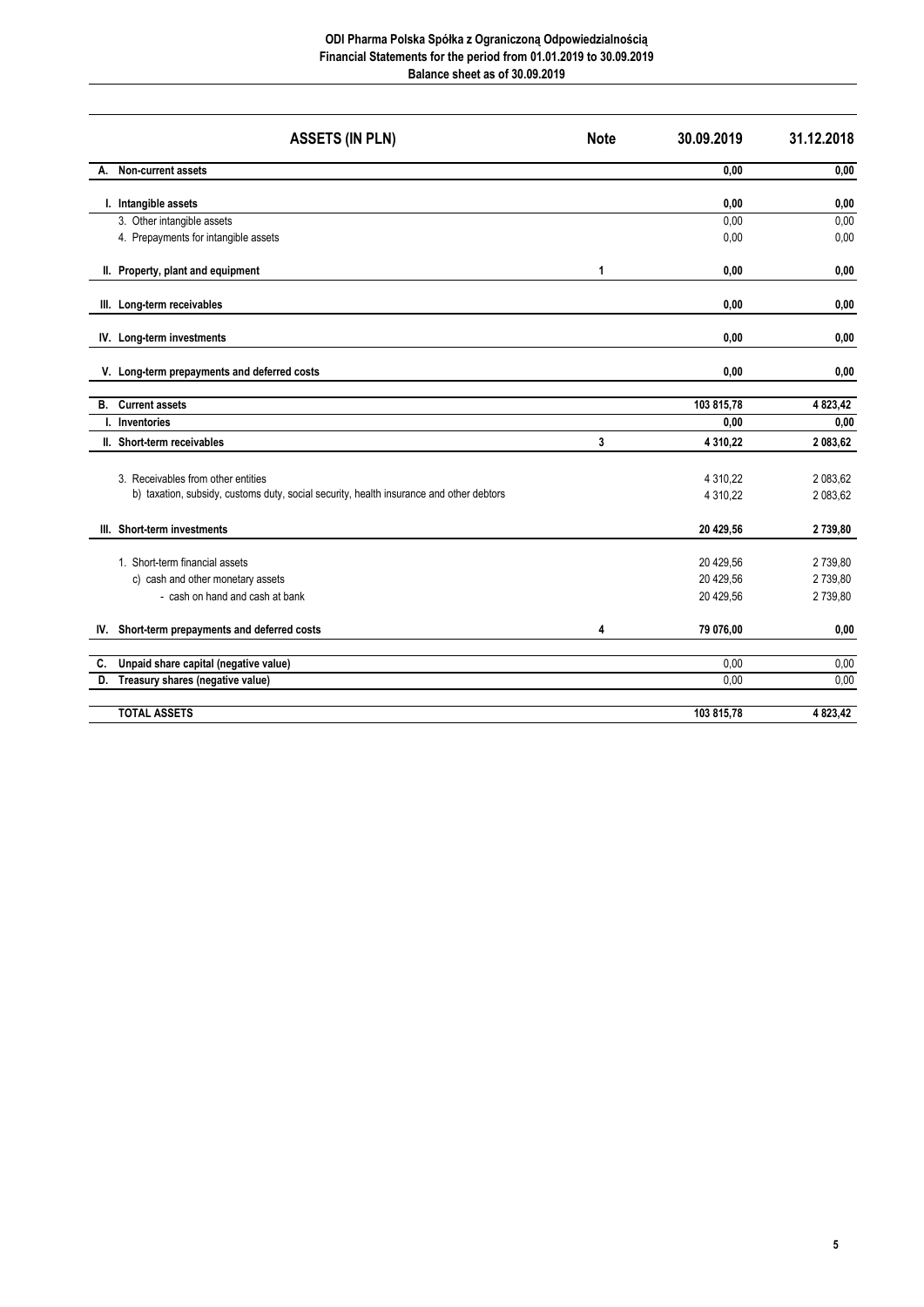#### **ODI Pharma Polska Spółka z Ograniczoną Odpowiedzialnością Financial Statements for the period from 01.01.2019 to 30.09.2019 Balance sheet as of 30.09.2019**

|     | <b>EQUITY AND LIABILITIES (IN PLN)</b>              | <b>Note</b> | 30.09.2019   | 31.12.2018   |
|-----|-----------------------------------------------------|-------------|--------------|--------------|
| А.  | Shareholders' equity                                | 5           | 43 092,96    | (17500, 40)  |
|     | Share capital                                       |             | 5 000,00     | 5 000,00     |
|     | V. Accumulated profits (losses) from previous years |             | (22 500, 40) | 0,00         |
|     | VI. Net profit (loss) for the period                |             | 60 593,36    | (22 500, 40) |
| В.  | Liabilities and provisions for liabilities          |             | 60 722,82    | 22 323,82    |
|     | III. Short-term liabilities                         |             | 4 3 24 , 07  | 9 433,12     |
|     | 1. To affiliates                                    |             | 252,77       | 0,00         |
|     | a) trade creditors, payable in:                     |             | 252,77       | 0,00         |
|     | - up to 12 months                                   |             | 252,77       | 0,00         |
|     | 3. To other entities                                |             | 4 071,30     | 9 433,12     |
|     | d) trade creditors, payable in:                     |             | 4 071.30     | 9 433,12     |
|     | - up to 12 months                                   |             | 4 071,30     | 9 433,12     |
| IV. | Accruals and deferred income                        |             | 56 398,75    | 12 890,70    |
|     | 2. Other accruals and deferred income               |             | 56 398,75    | 12 890,70    |
|     | - short-term                                        | 8           | 56 398,75    | 12 890,70    |
|     | <b>TOTAL LIABILITIES AND EQUITY</b>                 |             | 103 815,78   | 4 823,42     |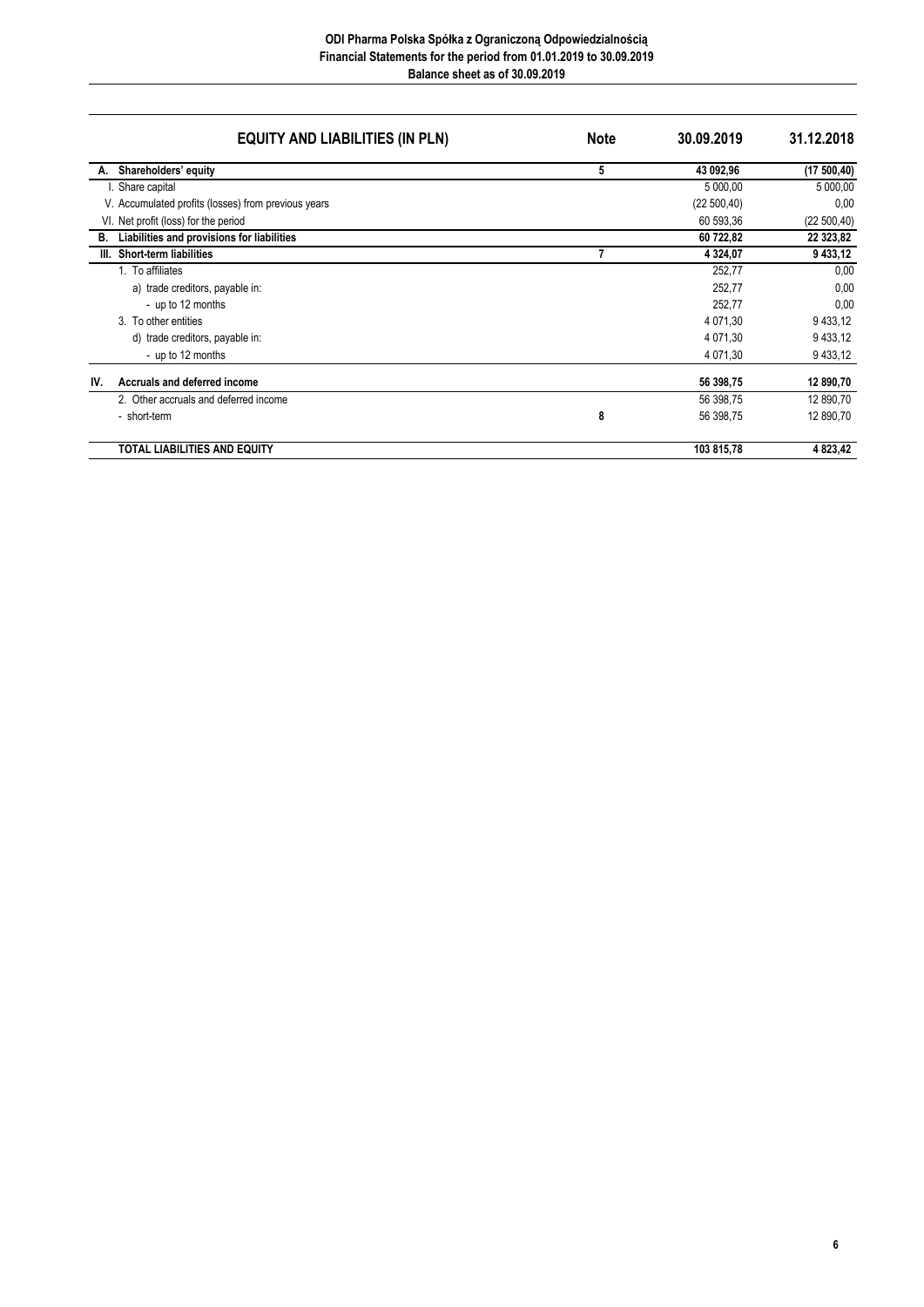#### **ODI Pharma Polska Spółka z Ograniczoną Odpowiedzialnością Financial Statements for the period from 01.01.2019 to 30.09.2019 Profit and Loss account for the period from 01.01.2019 to 30.09.2019**

| (in PLN)                                        | <b>Note</b> | 01.01.2019-<br>30.09.2019 | 04.04.2018-<br>31.12.2018 |
|-------------------------------------------------|-------------|---------------------------|---------------------------|
| A. Net sales revenue and equivalents, of which: |             | 115 657,03                | 0,00                      |
| - from affiliates                               |             | 115 657,03                | 0,00                      |
| I. Net sales of finished goods                  |             | 115 657,03                | 0,00                      |
| <b>B.</b> Operating expenses                    | 14          | 52 053,05                 | 22 500,40                 |
| I. Depreciation                                 |             | 0.00                      | 0,00                      |
| II. Materials and energy                        |             | 0.00                      | 0.00                      |
| III. External services                          |             | 52 053,05                 | 21 262,40                 |
| IV. Taxes and charges, of which:                |             | 0,00                      | 1 238,00                  |
| C. Gross profit (loss) on sales (A - B)         |             | 63 603,98                 | (22 500, 40)              |
| D. Other operating income                       |             | 0,00                      | 0,00                      |
| E. Other operating expenses                     |             | 0.00                      | 0,00                      |
| F. Operating profit (loss) (C+D-E)              |             | 63 603,98                 | (22 500, 40)              |
| G. Financial income                             |             | 0,00                      | 0,00                      |
| H. Financial expenses                           |             | 529,62                    | 0,00                      |
| I. Interest, of which:                          |             | 59.00                     | 0,00                      |
| - to affiliates                                 |             | 0,00                      | 0,00                      |
| II. Loss on the sale of financial assets        |             | 0.00                      | 0,00                      |
| - from affiliates                               |             | 0.00                      | 0,00                      |
| III. Impairment of financial assets             |             | 0.00                      | 0,00                      |
| IV. Other                                       |             | 470.62                    | 0,00                      |
| I. Gross profit (loss) (F+G-H)                  |             | 63 074,36                 | (22 500, 40)              |
| J. Corporate profits tax                        | 13          | 2 481,00                  | 0,00                      |
| K. Other tax charges                            |             | 0,00                      | 0,00                      |
| L. Net profit (loss) (I-J-K)                    |             | 60 593,36                 | (22 500, 40)              |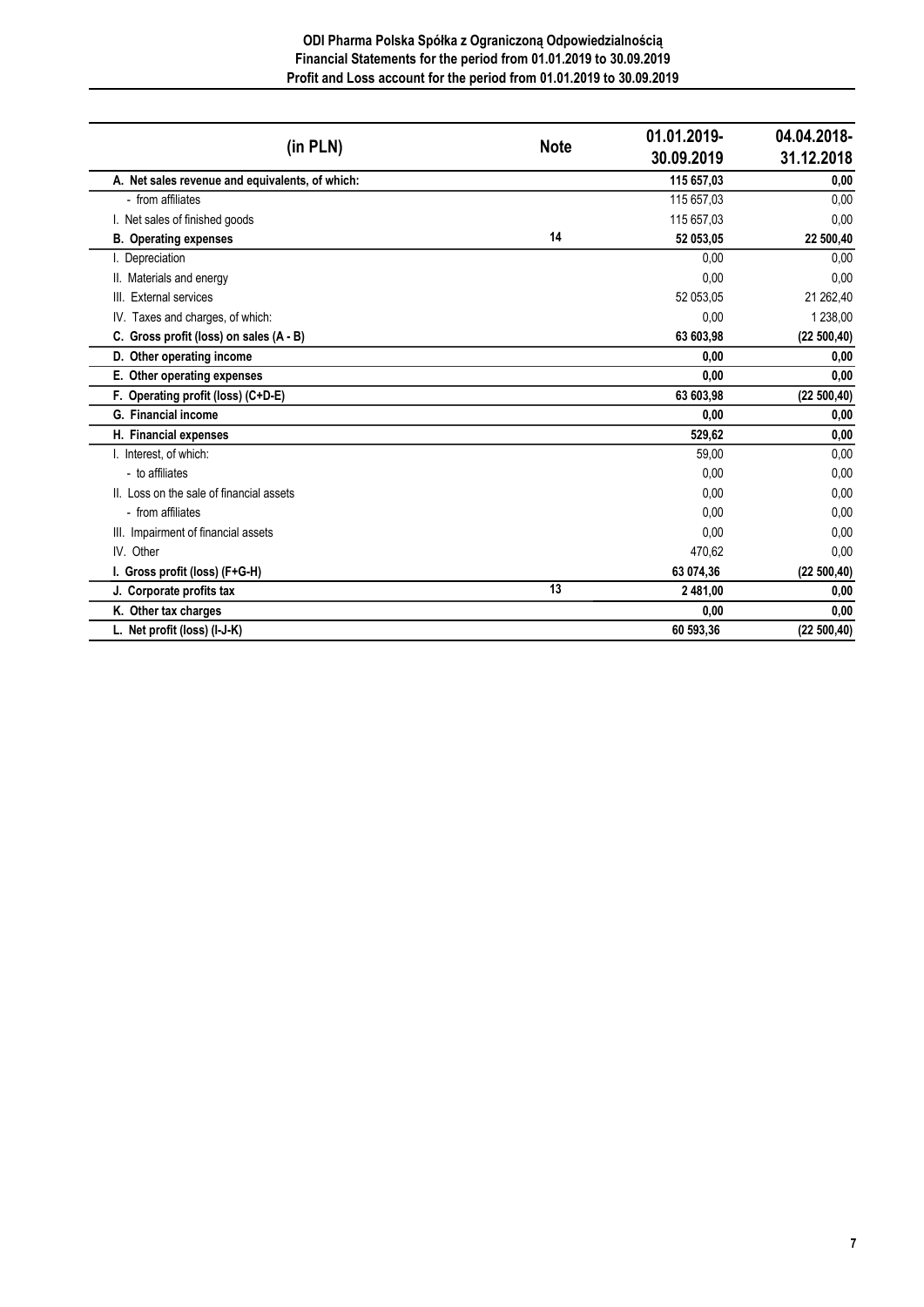**ODI Pharma Polska Spółka z Ograniczoną Odpowiedzialnością Financial Statements for the period from 01.01.2019 to 30.09.2019 Cashflow statement for the period from 01.01.2019 to 30.09.2019**

| (in PLN)                                                                                                                   | <b>Note</b> | 01.01.2019-<br>30.09.2019 | 04.04.2018-<br>31.12.2018 |
|----------------------------------------------------------------------------------------------------------------------------|-------------|---------------------------|---------------------------|
| A. Cash flows from operating activities                                                                                    |             |                           |                           |
| I. Net profit                                                                                                              |             | 60 593,36                 | (22 500, 40)              |
| II. Adjusted for                                                                                                           |             | (42903,60)                | 20 240,20                 |
| 1. Amortisation                                                                                                            |             | 0,00                      | 0,00                      |
| 2. Foreign exchange (gains)/losses                                                                                         |             | 0,00                      | 0,00                      |
| 3. Interest and participation in profits (dividends)                                                                       |             | 0,00                      | 0,00                      |
| 4. (Gains)/Losses on investing activities                                                                                  |             | 0,00                      | 0,00                      |
| 5. (Increase)/decrease in provisions                                                                                       |             | 0,00                      | 0,00                      |
| 6. (Increase)/decrease in inventory                                                                                        |             | 0,00                      | 0,00                      |
| 7. (Increase)/decrease in receivables                                                                                      |             | (2 226, 60)               | (2083, 62)                |
| 8. Increase/(decrease) in short-term liabilities, excluding loans and borrowings                                           |             | (5109,05)                 | 9 4 3 3, 1 2              |
| 9. Change in accruals, prepayments and deferred income                                                                     |             | (35 567, 95)              | 12 890,70                 |
| 10. Other adjustments                                                                                                      |             | 0,00                      | 0,00                      |
| III. Net cash from operating activities (I±II)                                                                             |             | 17 689,76                 | (2 260, 20)               |
| B. Cash flows from investing activities                                                                                    |             |                           |                           |
| I. Cash inflows                                                                                                            |             | 0,00                      | 0,00                      |
| 1. Disposal of intangible assets and tangible fixed assets                                                                 |             | 0,00                      | 0,00                      |
| 2. Disposal of investments in properties and intangible assets                                                             |             | 0,00                      | 0,00                      |
| 3. From financial assets, including:                                                                                       |             | 0,00                      | 0,00                      |
| a) In related entities                                                                                                     |             | 0.00                      | 0,00                      |
| b) In other entities                                                                                                       |             | 0,00                      | 0,00                      |
| - Disposal of financial assets                                                                                             |             | 0,00                      | 0,00                      |
| - Dividends and share in profits                                                                                           |             | 0,00                      | 0,00                      |
| - Receipt of long-term loans granted                                                                                       |             | 0,00                      | 0,00                      |
| - Interest received                                                                                                        |             | 0,00                      | 0,00                      |
| - Other cash inflows from financial assets                                                                                 |             | 0,00                      | 0,00                      |
| 4. Other cash inflows from investing activities                                                                            |             | 0,00                      | 0,00                      |
| II. Cash outflows                                                                                                          |             | 0,00                      | 0,00                      |
| 1. Purchase of intangible assets and tangible fixed assets                                                                 |             | 0,00                      | 0,00                      |
| 2. Investments in properties and intangible assets                                                                         |             | 0,00                      | 0,00                      |
| 3. On financial assets, including:                                                                                         |             | 0,00                      | 0,00                      |
| a) In related entities                                                                                                     |             | 0,00                      | 0,00                      |
| b) In other entities                                                                                                       |             | 0,00                      | 0,00                      |
| - Purchase of financial assets                                                                                             |             | 0,00                      | 0,00                      |
| - Long-term loans granted                                                                                                  |             | 0,00                      | 0,00                      |
| 4. Other cash outflows on investing activities                                                                             |             | 0,00                      | 0,00                      |
| III. Net cash from investing activities (I-II)                                                                             |             | 0,00                      | 0,00                      |
| C. Cash flows from financing activities                                                                                    |             |                           |                           |
| I. Cash inflows                                                                                                            |             | 0,00                      | 5 000,00                  |
| 1. Net cash inflows from the issue of shares and other equity instruments and<br>repayable contributions from shareholders |             | 0,00                      | 5 000,00                  |
| 2. Loans and borrowings                                                                                                    |             | 0,00                      | 0,00                      |
| 3. Issue of debt securities                                                                                                |             | 0,00                      | 0,00                      |
| 4. Other cash inflows from financing activities                                                                            |             | 0,00                      | 0,00                      |
| II. Cash outflows                                                                                                          |             | 0,00                      | 0,00                      |
| 1. Purchase of the Company's own shares                                                                                    |             | 0,00                      | 0,00                      |
| 2. Dividends and other payments to shareholders                                                                            |             | 0,00                      | 0,00                      |
| 3. Other cash flows arising from the appropriation of profit                                                               |             | 0,00                      | 0,00                      |
| 4. Repayment of loans and borrowings                                                                                       |             | 0,00                      | 0,00                      |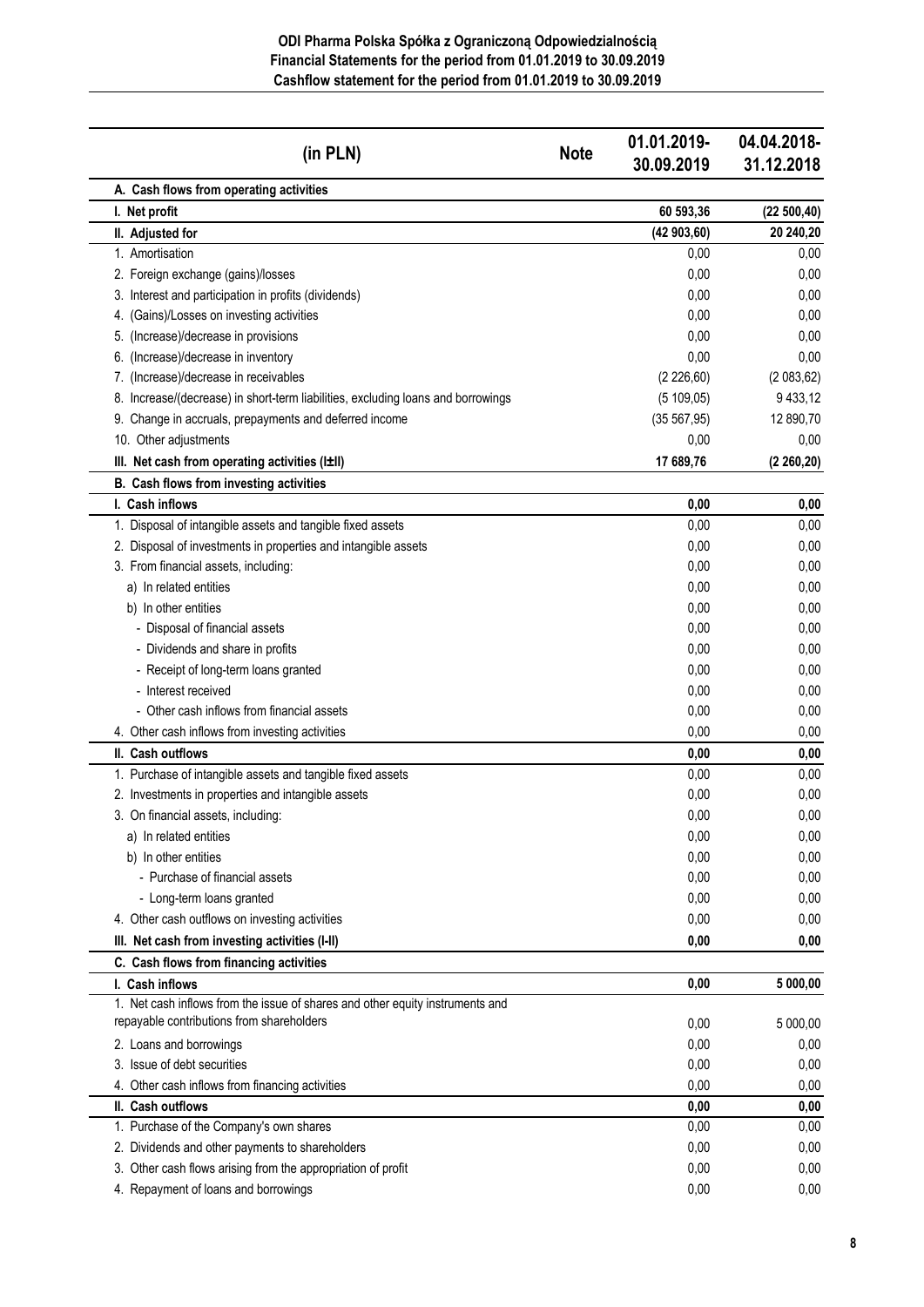#### **ODI Pharma Polska Spółka z Ograniczoną Odpowiedzialnością Financial Statements for the period from 01.01.2019 to 30.09.2019 Cashflow statement for the period from 01.01.2019 to 30.09.2019**

| (in PLN)                                               | <b>Note</b> | 01.01.2019-<br>30.09.2019 | 04.04.2018-<br>31.12.2018 |
|--------------------------------------------------------|-------------|---------------------------|---------------------------|
| 5. Redemption of debt securities                       |             | 0,00                      | 0,00                      |
| Other financial liabilities<br>6.                      |             | 0,00                      | 0,00                      |
| 7. Repayments of finance lease liabilities             |             | 0,00                      | 0,00                      |
| Interest paid<br>8.                                    |             | 0,00                      | 0.00                      |
| 9. Other cash outflows on financing activities         |             | 0.00                      | 0.00                      |
| III. Net cash from financing activities (I-II)         |             | 0,00                      | 5 000,00                  |
| D. Total net cash flow (A.III±B.III±C.III)             |             | 17 689,76                 | 2 739,80                  |
| E. Balance sheet change in cash and cash equivalents   |             | 17 689,76                 | 2 739,80                  |
| - change due cash exchange rate diff.                  |             | 0,00                      | 0,00                      |
| F. Cash and cash equivalents opening balance           |             | 2 739,80                  | 0,00                      |
| G. Cash and cash equivalents closing balance, of which |             | 20 429,56                 | 2739,80                   |
| - of restricted availability for use                   |             | 0.00                      | 0.00                      |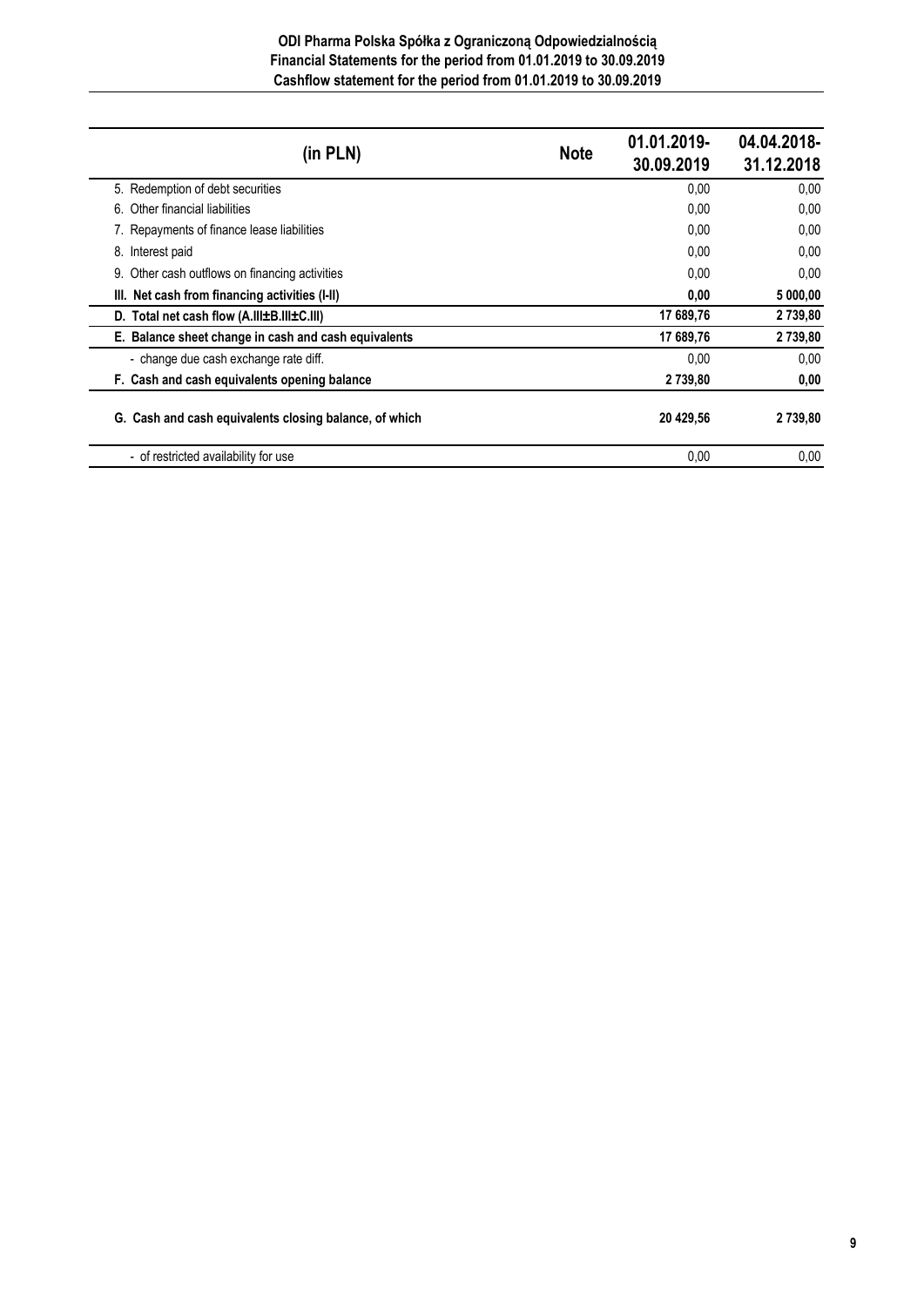## **ADDITIONAL NOTES AND EXPLANATIONS**

### **1. PROPERTY, PLANT AND EQUIPMENT**

As of 30.09.2019 the Company did not have any tangible non-current assets.

#### **2. OUTLAYS FOR NON-FINANCIAL TANGIBLE ASSETS**

The company has not incurred expenditure on non-financial fixed assets in the current year and is not planning to incur them in the

#### **3. SHORT-TERM RECEIVABLES**

### **Receivables from other entities**

| (in PLN)        | 30.09.2019   | 31.12.2018 |
|-----------------|--------------|------------|
| VAT receivables | 4 310,22     | 2 083,62   |
| Total           | 4 3 1 0, 2 2 | 2 083,62   |

#### **4. CURRENT PREPAYMENTS AND ACCRUALS**

|                      | (in PLN) | 30.09.2019 | 31.12.2018               |
|----------------------|----------|------------|--------------------------|
| Accrual for revenues |          | 79 076,00  | $\overline{\phantom{0}}$ |
| Total                |          | 79 076,00  |                          |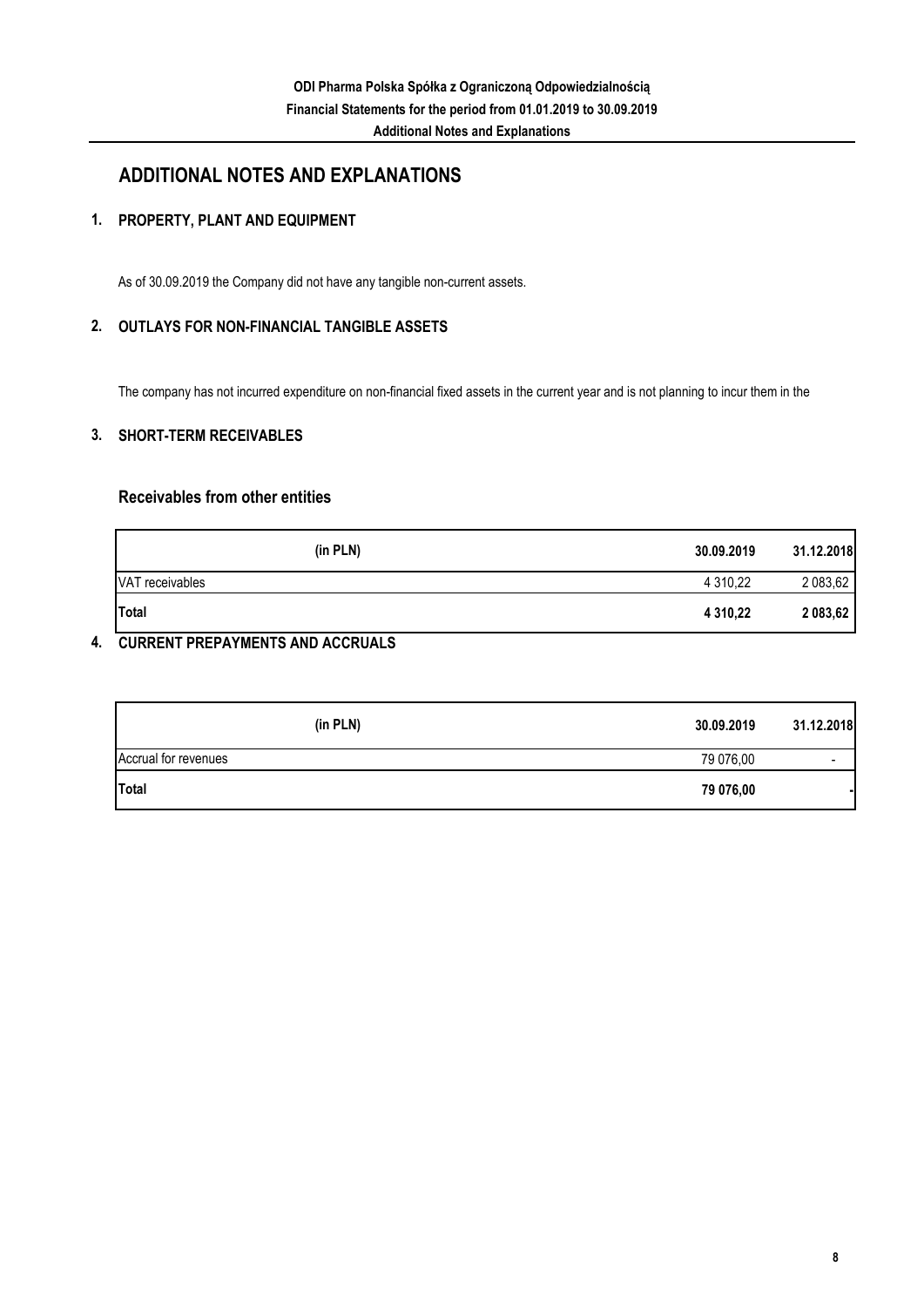### **5. EQUITY**

As at 30.09.2019 share capital consisted of 100 equal and indivisible shares with a nominal value of PLN 50,00 per share. On 28.06.2018, 100% oof shares were sold to OD Investments AG, with its registered seat in Zug, Grafenauweg 10 Street, 6301 Zug Switzerland.

Capital and reserves - movements during the year:

**01.01.2019-30.09.2019**

| (in PLN)                            | As of 01.01.2019 | <b>Increases</b> | <b>Transfers</b> | <b>Decreases</b>         | As of<br>30.09.2019 |
|-------------------------------------|------------------|------------------|------------------|--------------------------|---------------------|
| Share capital                       | 5 000,00         | 0,00             | 0.00             | 0,00                     | 5 000,00            |
| Share capital not paid up (negative | 0,00             | 0,00             | 0.00             | 0,00                     |                     |
| Supplementary capital               | 0,00             | 0,00             | 0.00             | 0,00                     |                     |
| <b>Other reserves</b>               | 0.00             | 0,00             | 0.00             | 0,00                     |                     |
| Unappropriated profits/(Accumulated | (22 500,40)      | 0,00             | 0,00             | 0,00                     | (22 500, 40)        |
| Net profit/(loss) for the year      | 0,00             | 60 593,36        | 0,00             | 0,00                     | 60 593,36           |
| <b>Other reserves</b>               | 0.00             | 0,00             | 0.00             | $\overline{\phantom{a}}$ |                     |
| <b>Total</b>                        | $-17500,40$      | 60 593,36        | 0,00             | $\blacksquare$           | 43 092,96           |

#### **6. APPROPRIATION OF PROFIT / ABSORPTION OF LOSS**

The Board of directors proposes to appropriate the net profit to supplementary capital.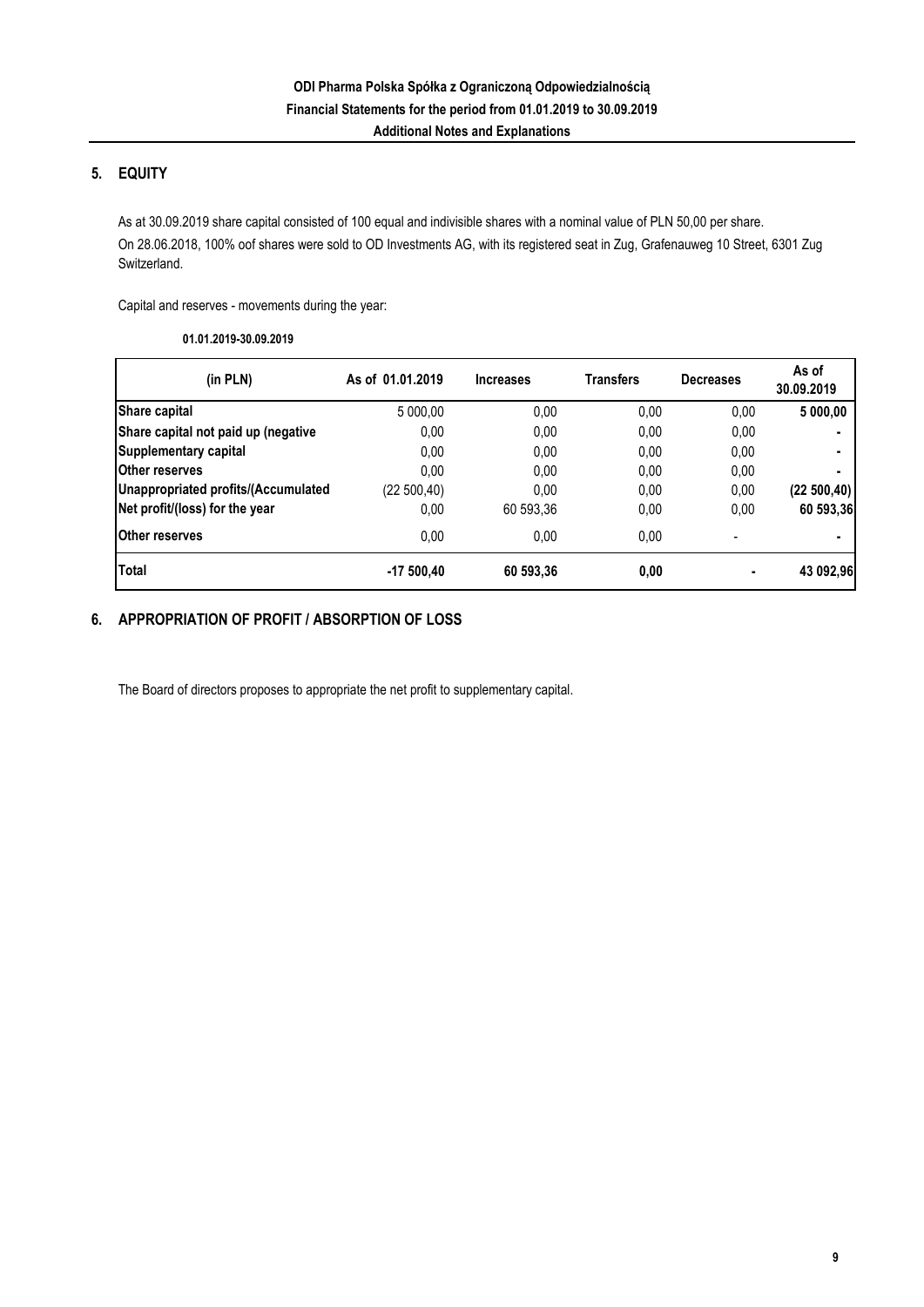#### **7. SHORT-TERM LIABILITIES**

#### **Liabilities against other entities**

| (in PLN)                       | 30.09.2019 | 31.12.2018 |
|--------------------------------|------------|------------|
| Trade liabilities, payable in: | 4 071.30   | 9 433,12   |
| - up to 1 month                | 4 071.30   | 9 433,12   |
| <b>Total</b>                   | 4 071.30   | 9433,12    |

#### **8. SHORT-TERM ACCRUALS AND DEFERRED INCOME**

| (in PLN)                                 | 30.09.2019 | 31.12.2018               |
|------------------------------------------|------------|--------------------------|
| Financial statements preparation accrual | 12 890,70  | 12 890,70                |
| Accounting services accrual              | 43 508.05  | $\overline{\phantom{0}}$ |
| <b>Total</b>                             | 56 398,75  | 12 890,70                |

#### **9. OTHER OFF BALANCE SHEET AGREEMENTS**

In the current financial year, the Company did not have any significant agreements not revealed in the balance sheet.

#### **10. LIABILITIES SECURED ON THE COMPANY'S ASSETS**

As at 30.09.2019, the Company did not have any liabilities secured on the Company's assets.

#### **11. CONTINGENT LIABILITIES, INCLUDING GUARANTEES AND SURETYSHIPS GRANTED BY THE COMPANY (INCLUDING IN RESPECT OF BILLS OF EXCHANGE)**

As at 30.09.2019 the Company did not have any material contingent liabilities, including granted guarantees or suretyships (including in respect of bills of exchange).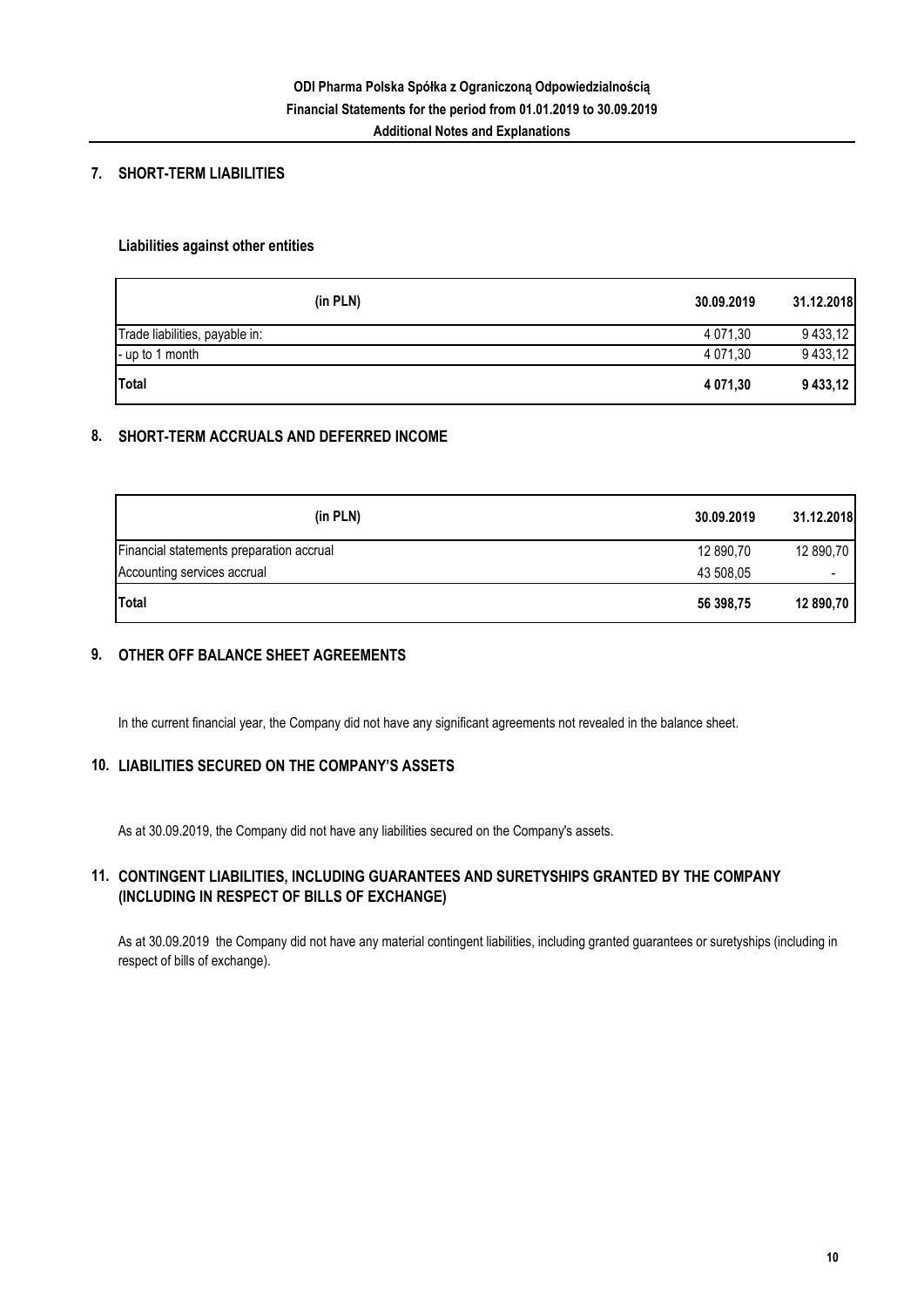#### **12. OFF-BALANCE SHEET LIABILITIES**

As at 30.09.2019 The Company did not have any material off-balance sheet liabilities.

#### **13. CORPORATE INCOME TAX**

The reconciliation of the accounting gross profit/(loss) to taxable profit/tax loss is as follows:

|                                                                         | 01.01.2019- | 04.04.2018-  |
|-------------------------------------------------------------------------|-------------|--------------|
| (in PLN)                                                                | 30.09.2019  | 31.12.2018   |
| <b>Gross profit (loss)</b>                                              | 63 074,36   | (22 500, 40) |
| (-) Non taxable income                                                  | 79 076,00   |              |
| Accruals                                                                | 79 076,00   |              |
| (+) Przychody roku bieżącego dodane statystycznie do kalkulacji podatku |             |              |
| Accruals                                                                |             |              |
| (+) Non-tax-deductible expenses for the current year                    | 43 567,05   | 12 890,70    |
| Accruals                                                                | 43 508,05   | 12 890,70    |
| Penalty interest                                                        | 59,00       |              |
| Tax base/(loss)                                                         | 27 565,41   | (9609,70)    |
| (-) Tax base deductions                                                 |             |              |
| Tax losses from previous years                                          |             |              |
| Tax rate                                                                | 9%          | 15%          |
| Corporate income tax (current liability)                                | 2 481,00    | 0,00         |
| Change in deferred tax                                                  | 0,00        | 0,00         |
| Income tax                                                              | 2 481,00    | 0,00         |

Regulations regarding VAT, corporate income tax, personal income tax and social security contributions are subject to frequent changes. These changes result in there being little point of reference and few established precedents that may be followed. The binding regulations also contain uncertainties, resulting in differences in opinion regarding the legal interpretation of tax regulations both between government bodies, and between government bodies and companies. Tax and other settlements (e.g. customs or foreign currency settlements) may be subject to inspection by administrative bodies authorised to impose high penalties and fines, and any additional taxation liabilities calculated as a result must be paid together with high interest. The above circumstances mean that tax exposure is significantly greater in Poland than in countries that have a more established taxation system. Tax settlements may become subject to inspection by tax authorities over a period of five years. Accordingly, the amounts shown in the financial statements may change at a later date as a result of the final decision of the tax authorities.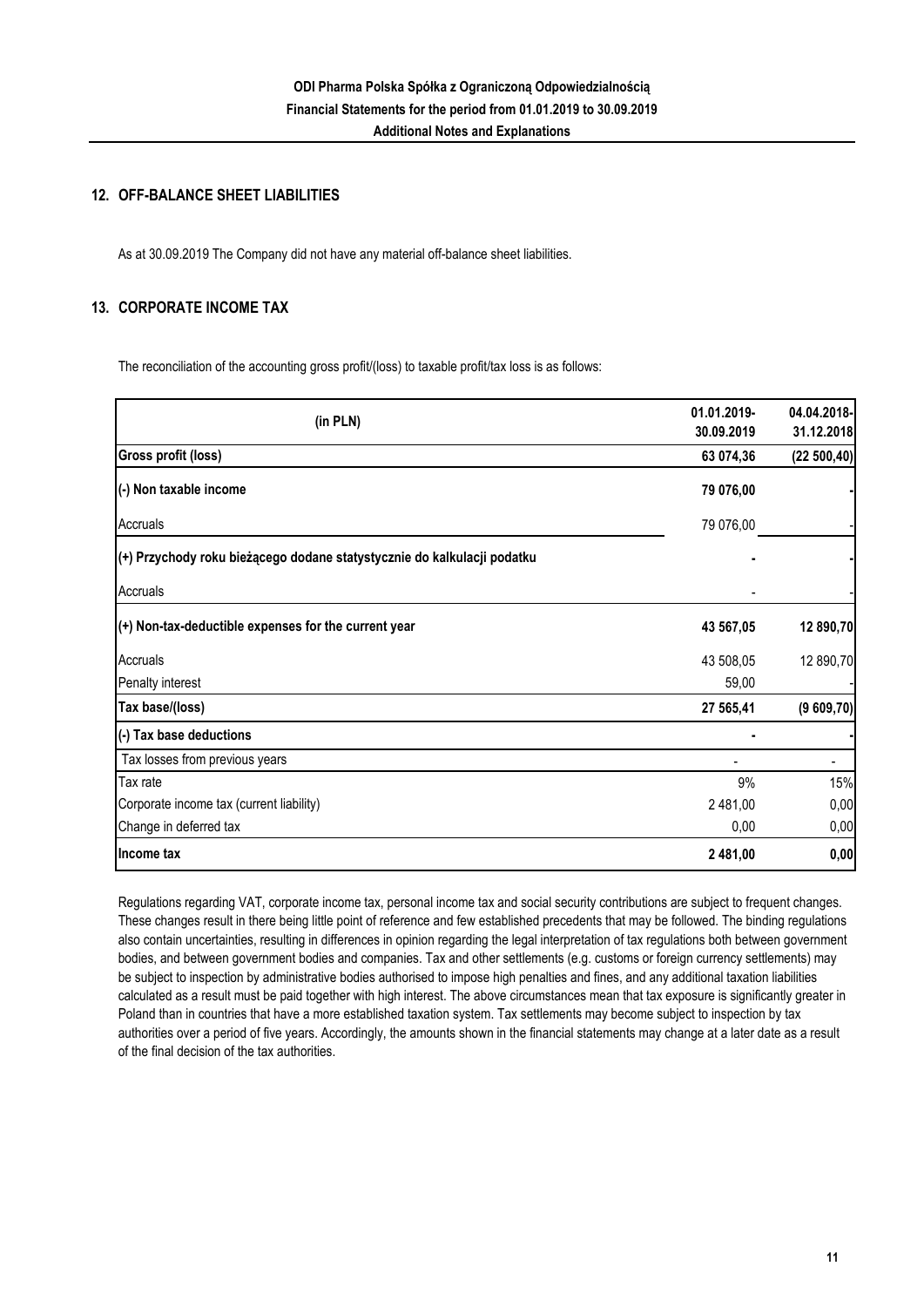#### **14. OPERATING EXPENSE BY TYPE**

| (in PLN)                 | 01.01.2019-<br>30.09.2019 | 04.04.2018-<br>31.12.2018 |
|--------------------------|---------------------------|---------------------------|
| <b>External services</b> | 52 053,05                 | 21 262,40                 |
| Taxes and charges        | 0.00                      | 1 238,00                  |
| <b>Total</b>             | 52 053,05                 | 22 500,40                 |

#### **15. EMPLOYMENT**

The Company has had no employees by the balance sheet date.

### **16. REMUNERATION, INCLUDING PROFIT BASED BONUSES, PAID OR PAYABLE TO MEMBERS OF MANAGEMENT AND SUPERVISORY BOARDS**

 The Company did not pay any remuneration to the members of management board or supervisory board, either in the year ended 30.09.2019 or in the previous financial year.

### **17. LOANS AND SIMILAR BENEFITS GRANTED TO MEMBERS OF MANAGEMENT AND SUPERVISORY BOARDS**

 The Company did not grant any loans or other similar benefits to members of management or supervisory boards, either in the year ended 30.09.2019 or in the previous financial year.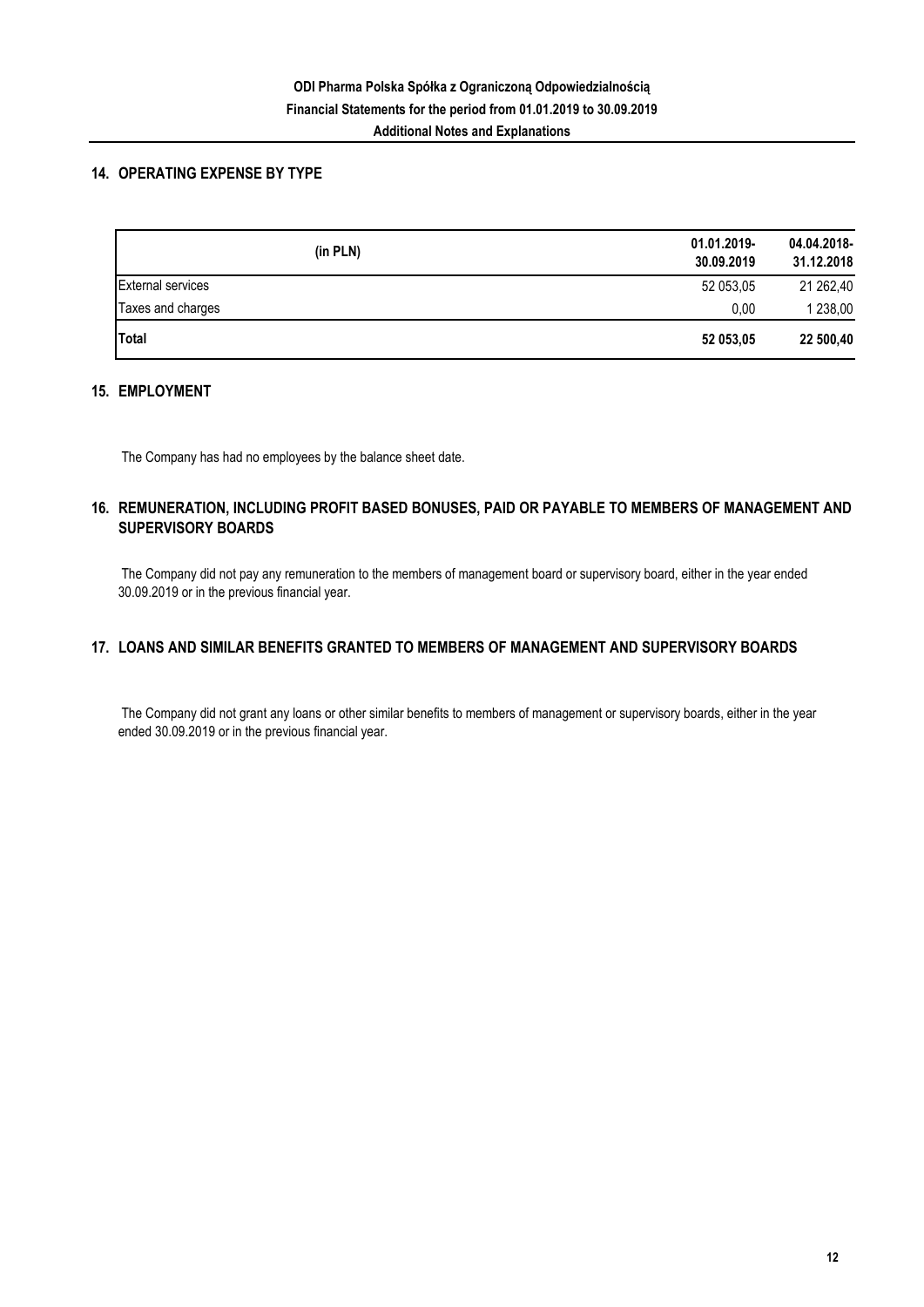#### **Additional Notes and Explanations**

#### **18. CAPITAL GROUP AND RELATED PARTY TRANSACTIONS**

The Company operates as part of the OD Investment AG Capital Group.

The transactions with related entities were as follows:

#### **Liabilities against related entities**

| (in PLN)              | 30.09.2019 | 31.12.2018               |
|-----------------------|------------|--------------------------|
| ODI Pharma Schweiz AG | 252,77     | $\overline{\phantom{a}}$ |
| Total                 | 252,77     |                          |

#### **Revenue:**

| (in PLN)                     | 01.01.2019-<br>30.09.2019 | 04.04.2018-<br>31.12.2018 |
|------------------------------|---------------------------|---------------------------|
| <b>ODI Pharma Schweiz AG</b> | 115 657.03                | $\overline{\phantom{a}}$  |
| <b>Total</b>                 | 115 657,03                |                           |

In the financial year covered by the financial statements, the Company did not conclude any material transactions on terms other than arm's length terms with its related parties.

#### **19. CONSOLIDATION**

The Company does not prepare consolidated financial statements.